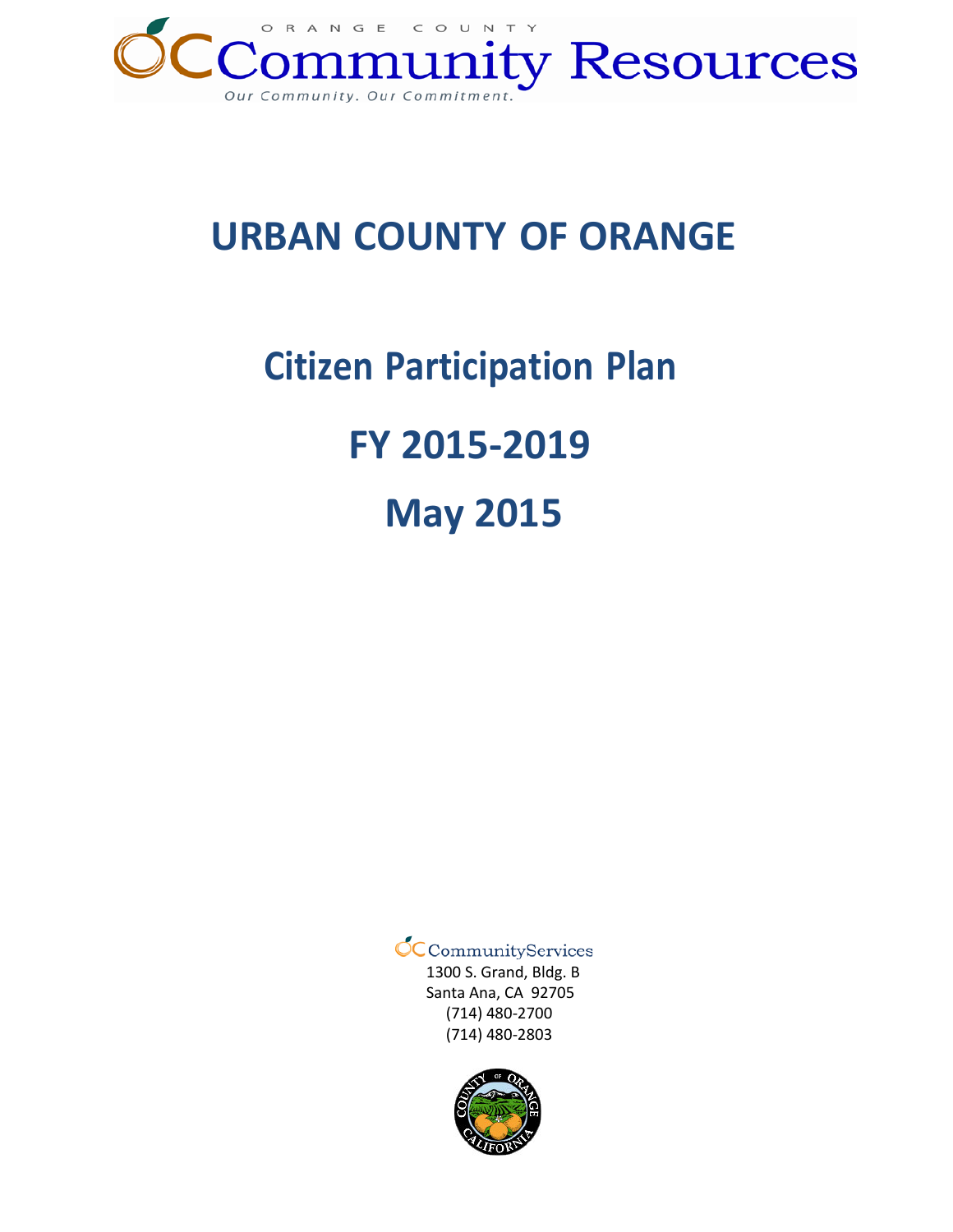# **Table of Contents**

|     | <b>Introduction</b>                      |                                   | 3                       |
|-----|------------------------------------------|-----------------------------------|-------------------------|
| II. | <b>The Citizen Participation Process</b> |                                   |                         |
|     | А.                                       | Participation                     | 3                       |
|     | B.                                       | <b>Public Hearings</b>            | $\overline{\mathbf{4}}$ |
|     | C.                                       | <b>Access to Meetings</b>         | 5                       |
|     | D.                                       | Comments                          | 6                       |
|     | E.                                       | <b>Strategic Plan Development</b> | 6                       |
|     | F.                                       | <b>Substantial Amendments</b>     | 6                       |
|     | G.                                       | Access to Information             | $\overline{7}$          |
|     | Η.                                       | Anti-Displacement                 | 8                       |
|     | L.                                       | Performance Reports               | 10                      |
|     | J.                                       | <b>Technical Assistance</b>       | 10                      |
|     | Κ.                                       | Complaints                        | 10                      |
| Ш.  | <b>Monitoring and Evaluation</b>         |                                   | 11                      |
| IV. | <b>Definitions</b>                       |                                   | 11                      |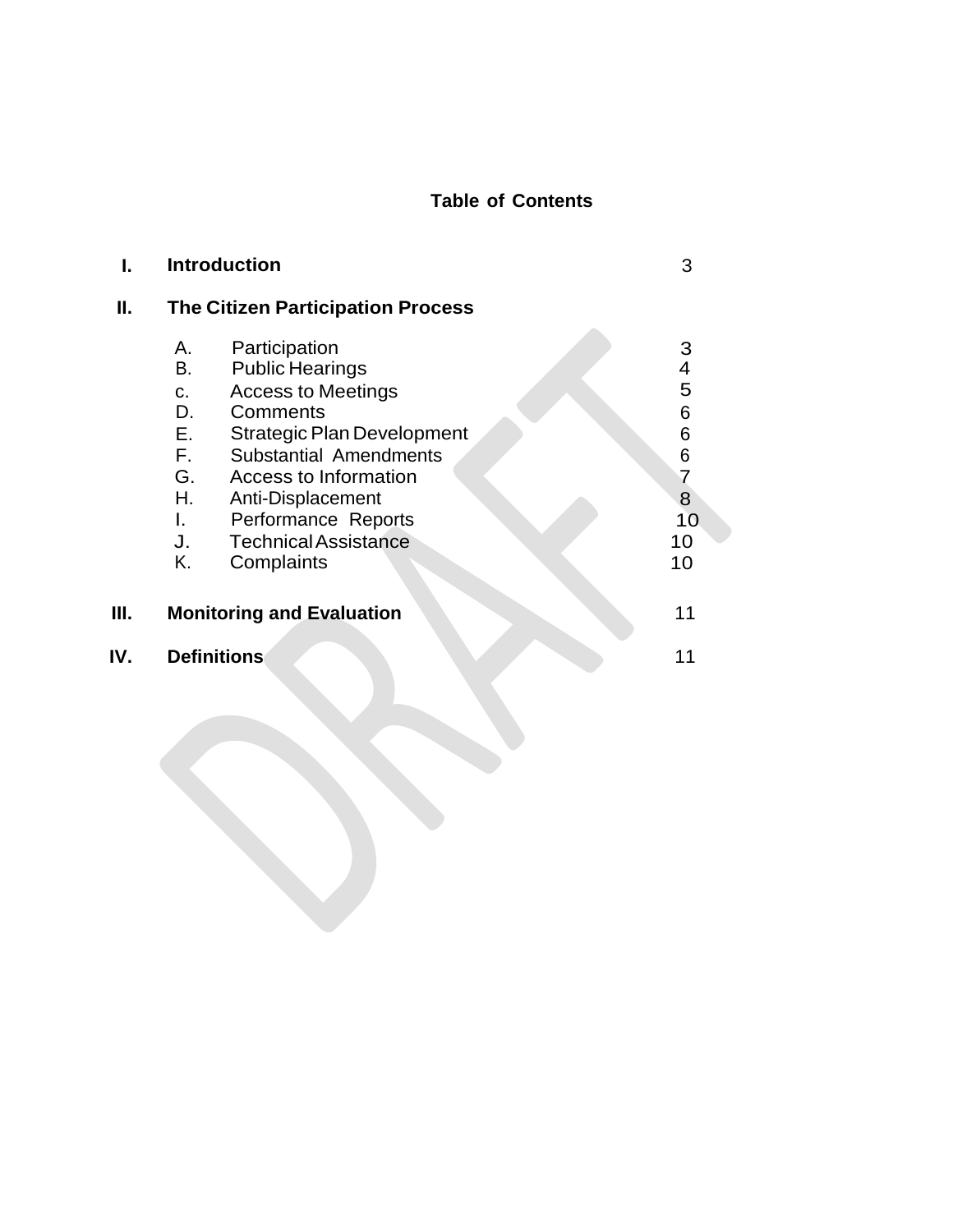# CITIZEN PARTICIPATION PLAN Urban County of Orange

# I. **INTRODUCTION**

The following Citizen Participation Plan provides a framework and process by which the County's consolidated planning efforts comply with the citizen participation requirements published by the U.S. Department of Housing and Urban Development (HUD). This Citizen Participation Plan is prepared and implemented in accordance with the guidance provided in HUD Regulations 24CFR Part 91.105.

The requirements for citizen Participation do not restrict the responsibility or authority of the County of Orange from the development or execution of its Consolidated Plan. The County of Orange is entitled to receive annual grant funding from the Community Development Block Grant (CDBG), Home Investment Partnership (HOME), and the Emergency Solution Grant (ESG) programs. It is the policy of Orange County to ensure adequate citizen involvement, with particular emphasis on participation by low- and moderate-income persons, in the planning, implementation, and evaluation of its housing and community development programs. This plan covers the Urban County of Orange comprised of Participating cities with populations under 50,000 (participating cities), cities with a population over 50,000 that elect to participate in the urban county (metropolitan city) and the unincorporated areas of Orange County. The County of Orange is the lead agency in developing the Citizen Participation Plan.

# II. **The Citizen Participation Plan for the County of Orange addresses each of the following elements:**

### **A. Participation**

It is the policy of the County to follow its Citizen Participation Plan and to encourage and facilitate a wide-range of participation (residents, service providers, government agencies, and others) in the development of all Community Planning and Development (CPD) required consolidated planning documents including the Five-Year Consolidated Plan, Annual Action Plans, Substantial Amendments, and the Consolidated Annual Performance and Evaluation Report (CAPER).

The primary purpose of the participation will be in needs identification, priority setting, funding allocations, and program recommendations related to the consolidated planning process. The County shall provide for and encourage citizen participation with particular emphasis on low- and moderate-income persons; persons residing in predominantly low -and moderate-income neighborhoods or slum and blighted areas; and persons residing in areas where the use of CDBG funds is being proposed.

The primary purpose of the CPD programs covered by this Citizen Participation Plan is to improve communities by providing decent housing, a suitable living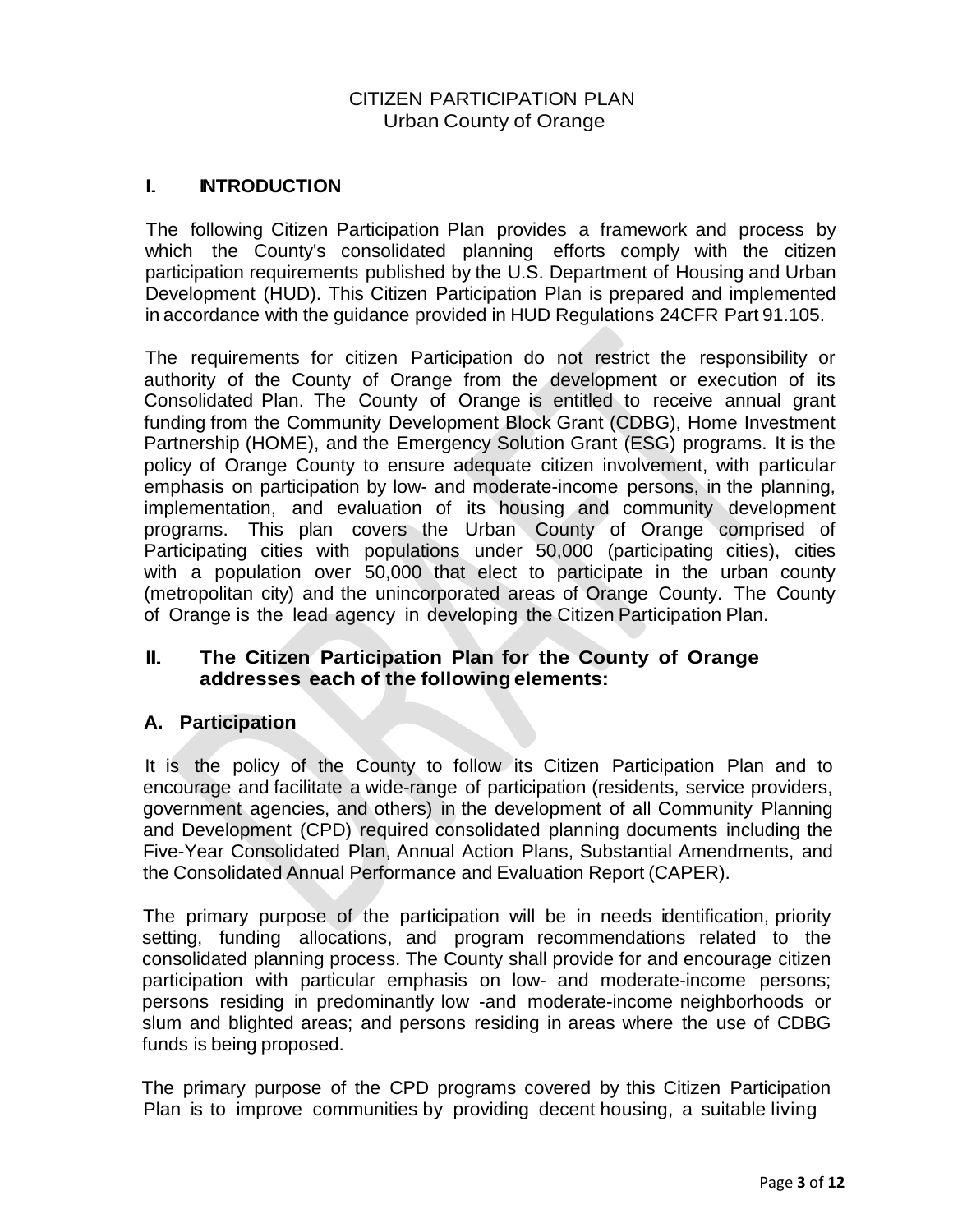environment, and growing economic opportunities. The County encourages the participation of all its citizens, including minorities and non-English speaking persons, as well as persons with disabilities.

## MEETING THE NEEDS OF NON-ENGLISH SPEAKERS [24 CFR 91.105 (e)(4)]

Throughout the unincorporated areas of Orange County and within the jurisdictions of the participating Cities, there are significant populations of monolingual Spanish/Vietnamese-speaking persons residing in many of the very low, low, and moderate-income communities. OC Community Services ensures that a bilingual staff member is present at all Citizen Participation meetings. Where appropriate, meetings are held in English or Vietnamese and Spanish. OC Community Services provides translators during Citizen Participation (CP) meetings and other public events attended by significant numbers of Spanish/Vietnamese speaking residents. The Needs Assessment forms and flyers announcing Citizen Participation Meetings are bilingual, as are other written materials explaining the program as required. OC Community Services also utilizes Spanish/Vietnamese newspapers to announce the schedule of CP meetings.

### **B. Public Hearings**

The County will conduct two public hearings per year to obtain the views and comments of residents, service providers, government agencies, and other stakeholders regarding the County's CPD-funded programs. The hearings generally address housing, social, and community development needs; proposed activities; and the review of program performance.

The hearings will be conducted at a minimum of two different stages of the program year. The first hearing will be conducted in the fall, (usually September/October) to receive public comments and for the County Board of Supervisors to adopt the Funding Allocation Policy and Process (FAPP) to kick-off the Annual Action Plan process. At the second public hearing, the County Board of Supervisors will hear public comment and adopt the Consolidated Plan and/or the One Year Annual Action Plan and direct staff to forward the document to HUD for approval and funding (usually April/May).

All consolidated planning public hearings will be publicly noticed at least thirty (30) days in advance of the hearing date. The notices will be published either as public notices or advertisements in newspapers of general circulation. At this time, the newspapers of general circulation include: The *Orange County Register (English), Viet Bao (Vietnamese) and Miniondas (Spanish)*. The notices will provide details concerning the nature of the public hearing, applicable HUD regulations, date and time of the hearings, and other necessary information. The Citizen Participation Plan will be posted on the OC Community Services website [www.occommunityservices.org](http://www.occommunityservices.org/) Click on the Housing and Community Development link and then click on the Community Development link, and look for the CP Plan link.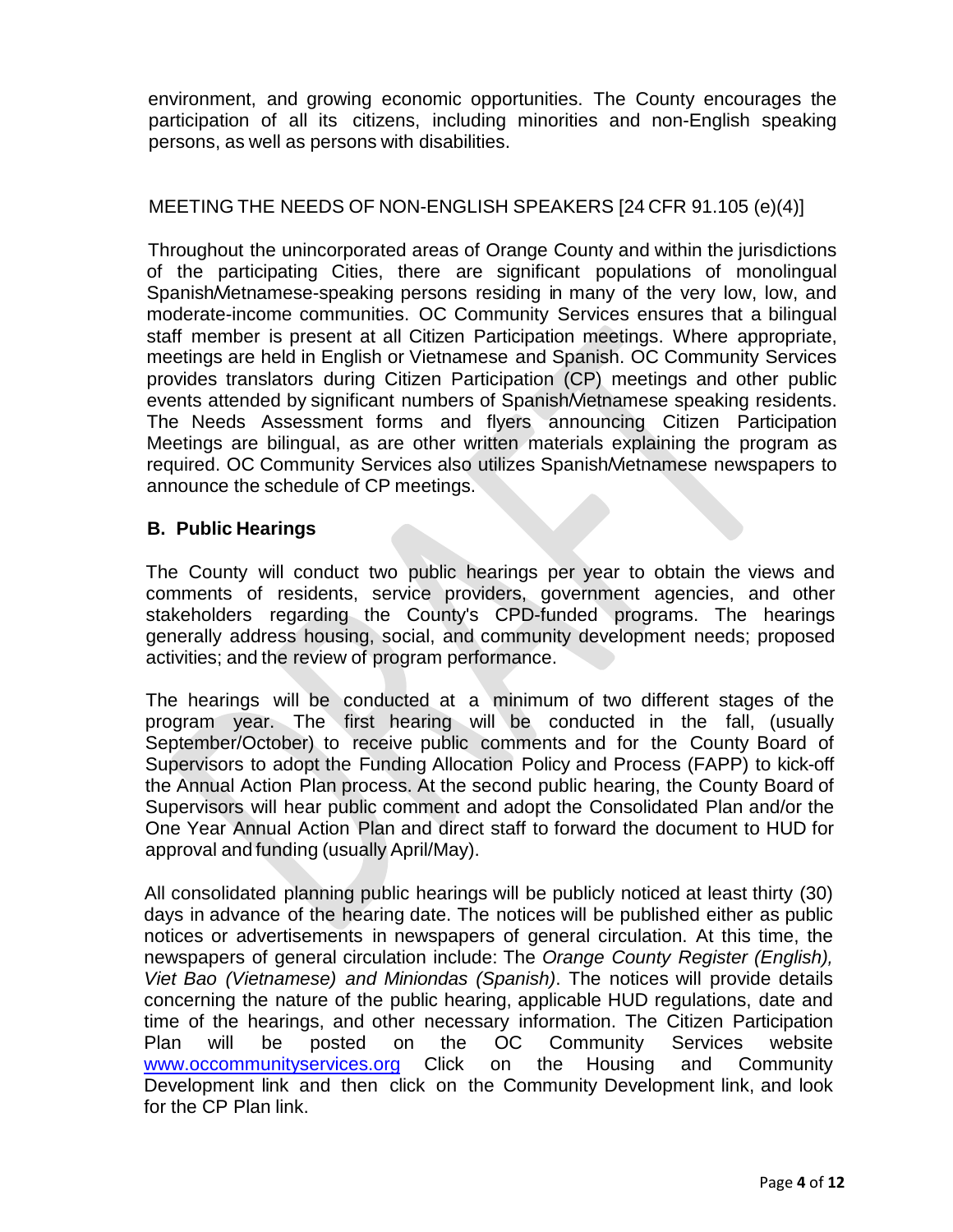The County will also follow the above public noticing process for other "non-public hearing" CPD related actions to be taken by the Board of Supervisors. These actions include Substantial Amendments to the Consolidated Plan or Annual Action Plans. The hearings will be held at times and locations convenient to potential and actual beneficiaries, with one week notice, accommodation for persons with disabilities and non-English speaking residents may be made.

The Cities that participate in the County's CPD program are required to conduct their own Citizen Participation activities for their residents, especially low and moderate-income residents. At a minimum, these cities will publicly notice and hold at least one public meeting to discuss proposed uses of city's Community Planning and Development grant fund applications. Cities are required to submit copies of public notices, agendas, and minutes of such meetings to the County as part of the annual CDBG application process.

#### **C. Access to Meetings**

It is the policy of the County to plan and conduct public meetings, also known as Citizen Participation (CP) meetings, related to the Consolidated Plan and Annual Action Plans in unincorporated communities and Participating Cities. Prior to the Public Meetings in September/October, as described in Section B above Countywide notices will be published. The notice will include the purpose, date, time, and location of the meetings:

These meetings shall be held at times and locations convenient to potential and actual program beneficiaries. In most cases, these CP meetings are conducted as part of a regularly scheduled meeting of another community-based entity. It has been the County's experience that the use of an existing community-based forum for the Citizen Participation Meetings ensures acceptable turn-out of residents, service providers, government officials, and other stakeholders. Citizens are invited to attend the meetings to learn about the programs and services available to them, express their views on their community's housing and community development needs, prioritize community needs, and comment on prior program performance. Attendees are also given the opportunity to complete the Needs Assessment Surveys during the meetings or return them later. Prior to the Public Meetings, County-wide notices are published in three different newspapers of general circulation - one in English, one in Spanish and one in Vietnamese, each one announcing the purpose, date, time, and location of the meetings. All meetings will be held in locations accessible to persons with disabilities with additional accommodations available upon request. Language translation services shall be made available for non-English speaking residents.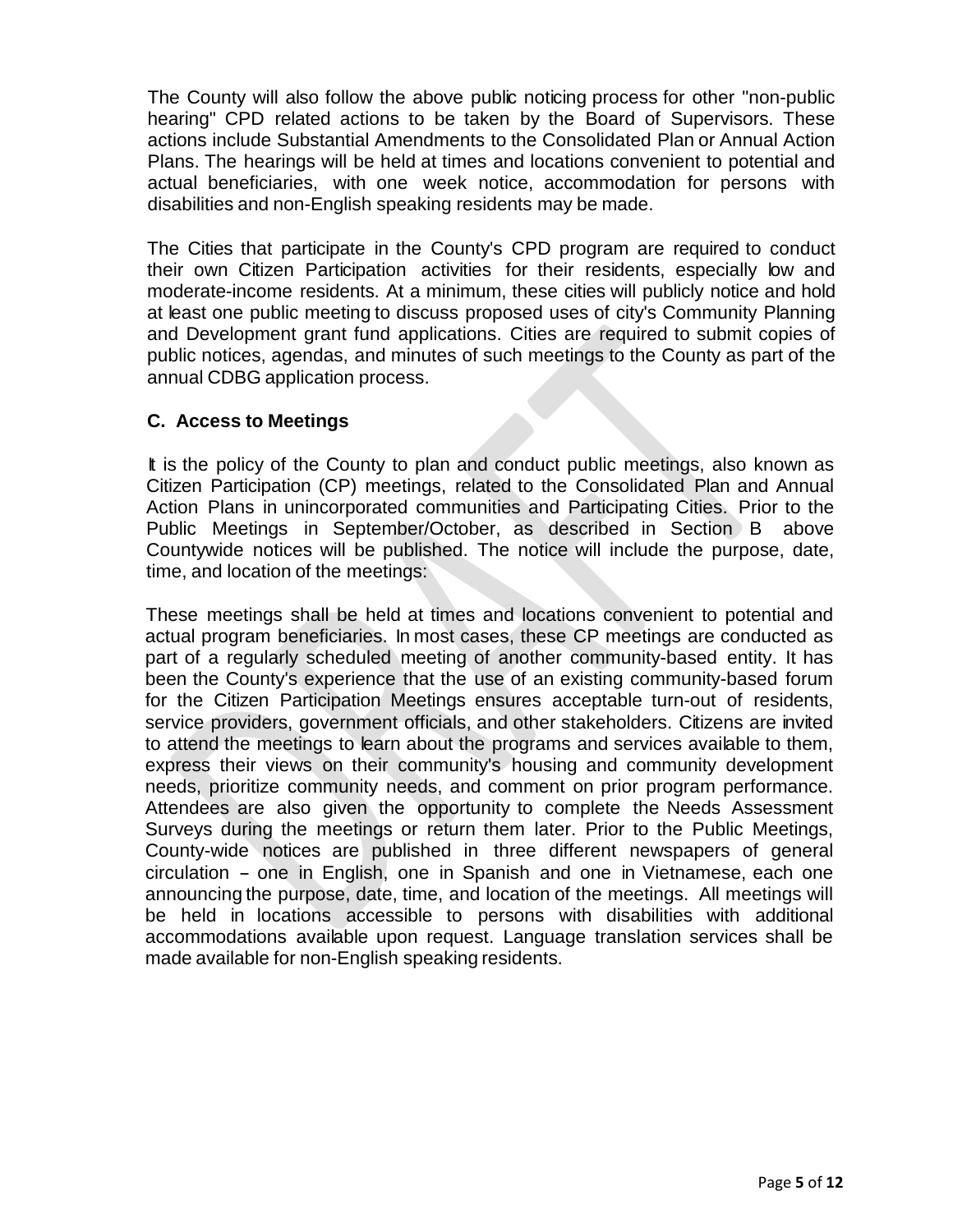# **D. PublicComments**

It is the policy of the County to provide residents, service providers, government agencies, and other stakeholders a sufficient time period (not less than thirty (30) days) to review and comment on proposed Consolidated Plan, Annual Action Plans, and Substantial Amendments. All public notices advise interested persons of the process to submit comments. All CPD documents include a summary of all comments received during the public comment period.

#### **E. Strategic PlanDevelopment**

Public meetings and hearings for development of the Consolidated Plan shall be held with representatives of participating cities, agencies and organizations, as well as interested community residents. During the preparation of the Annual Action Plan, meetings are held to consider the Urban County Program's regional strategy for the use of federal funds. These meetings shall confirm the development planning process and will be held to obtain citizen views and proposals on needs and priorities for a consistent Housing and Community Development strategy.

OC Community Services will provide the Annual Action Plan (AAP) for Public review and comment. The AAP contains:

- a. The estimated amount of funds available to the Urban County Program for community development and housing activities and basic eligible program categories;
- b. The eligible program activities that may be undertaken with these funds;
- c. The unincorporated areas and participating cities proposed for utilizing the available funding; and
- d. The proposed allocation of federal funds to participating non-profit organizations, cities, and unincorporated areas, and proposed funding allocations for local funding programs.

#### **F. Substantial Amendments**

From time-to-time, it may be necessary for the County to process a "substantial amendment" to the Five Year Consolidated Plan or the One Year Annual Action Plans to allow for new CDBG, ESG, HOME, or local-funded activities, modification of existing activities; or other CPD program administrative actions.

Any proposed amendment that is considered a "substantial amendment" is subject to the Citizen Participation process, requires formal action by the Board of Supervisors, and approval by HUD. A thirty (30) day public notice is published to provide the opportunity for the public to review and comment on the proposed substantial amendments. The County will consider all comments or views received from the public concerning proposed substantial amendments in accordance with 24 CFR 91.105 (c)(3). A summary of these comments and views, including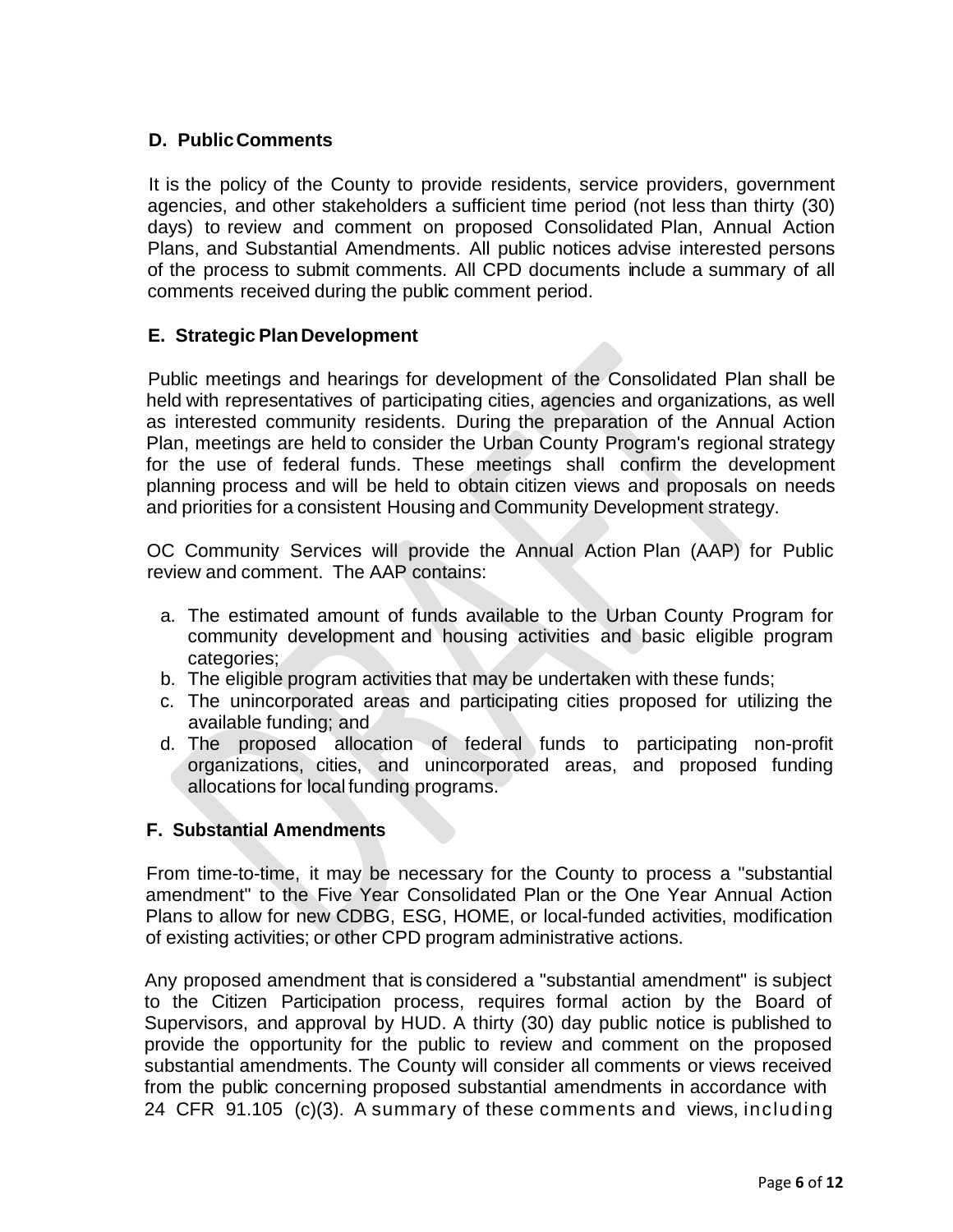comments or views not accepted (and the reason why) shall be attached to the substantial amendment.

The County of Orange is required by HUD [24 CFR 91.505 (b)] to identify the criteria to be used in determining if a proposed action will be considered a *Substantial Amendment.* The following criteria will be used by the County - if any one criterion applies, a substantial amendment will be required:

- 1. A new activity not previously listed and described in the Consolidated Plan/Annual Action Plan;
- 2. When a proposal is made to amend the description of an existing activity in such a way that the newly described purpose, scope, or beneficiaries differ significantly from the original activity's purpose, scope, or beneficiaries; or
- 3. An increase in the amount of Federal Community Planning Development and/or local funds allocated to an existing activity when the following apply:
	- a. An increase in funding for a public service activity in an amount greater than a 50% increase over the current funded amount.
	- b. An increase in the funding for public facility improvements/housing rehabilitation in an amount greater than a 50% increase over the current funded amount.

In an effort to efficiently utilize CDBG funds within the time frames required by HUD, the County will consider the reprogramming of unspent CDBG balances from completed and cancelled CDBG-funded activities to other eligible activities as a "Non-Substantial Amendment". In the event that any of these "administrative" reprogramming actions fall under the "substantial amendment" criteria, the proposed actions are subject to the Citizen Participation process, requires formal action by the Board of Supervisors, and subsequent approval by HUD.

The County will maintain and provide for public review a Reprogramming Action File that provides details for every reprogramming action (Substantial and Non-Substantial) taking place during the program year.

Amendment to Citizen Participation Plan

During the County's administration of the CPD programs, it may become necessary to amend the Citizen Participation Plan. Any proposed amendment to the Citizen Participation Plan requires a thirty-day public notice, formal action by the Board of Supervisors, and approval by HUD.

# **G. Access to Information**

The County shall provide opportunities for residents, public agencies, and other interested parties, including those most affected, with reasonable and timely access to information and records relating to the County's consolidated plan, as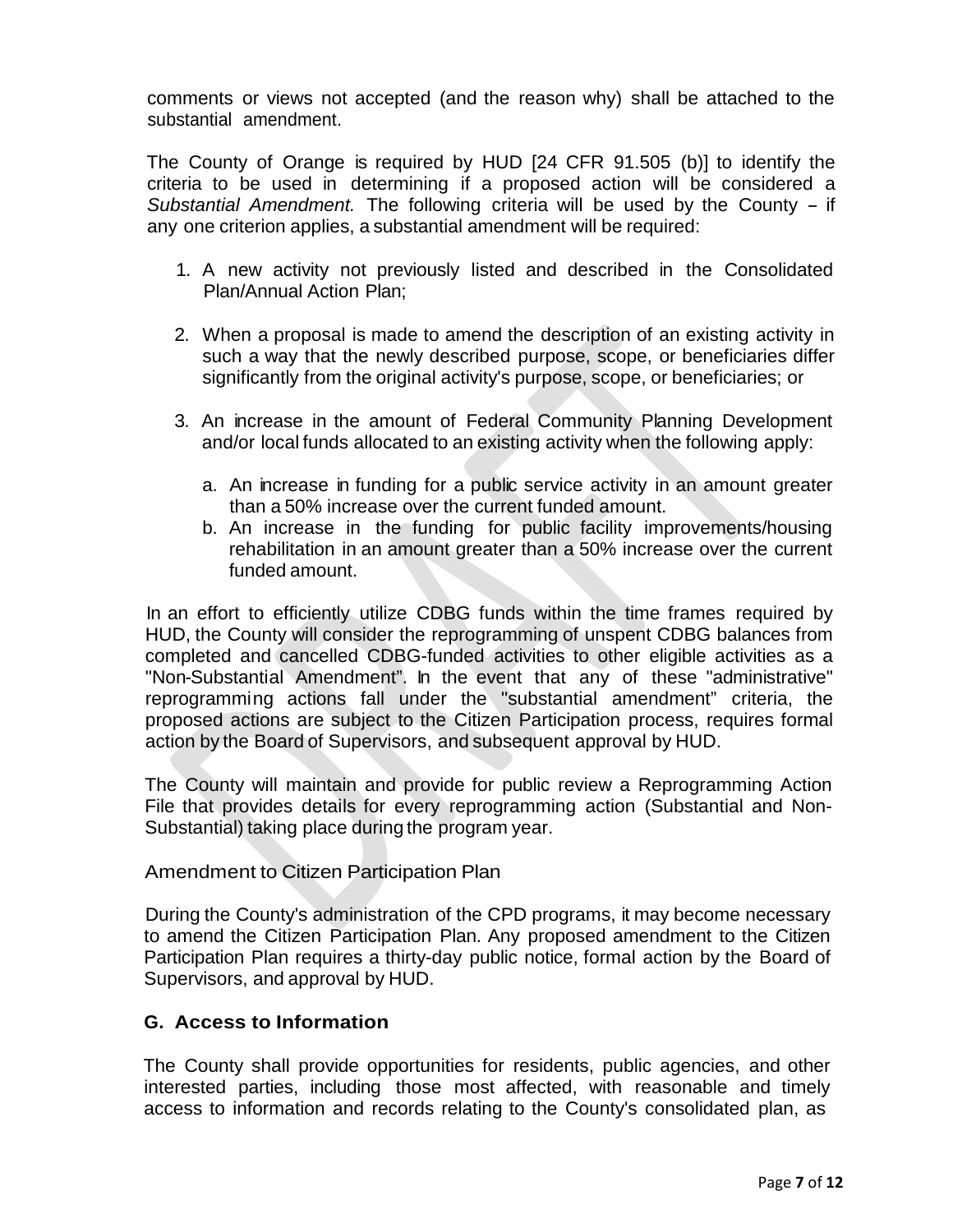well as the proposed, actual and past use of funds covered by this Citizen Participation Plan.

Standard documents will be available for public review at the County of Orange, OC Community Services, 1300 S. Grand, Building B, 3<sup>rd</sup> Floor, Santa Ana, CA 92705 and their web site, www.occommunityservices.org, Click on the Housing and Community Development link and then click on the Community Development link, and look for the CP Plan link.

These materials will also be available in a form accessible to persons with disabilities, upon request. Comments, questions, or suggested amendments should be directed to the Community Developments Manager.

Standard program documents that shall be made accessible for public review and comment throughout the preparation process include: the proposed and final Consolidated Plan, Annual Action Plan, Consolidated Annual Performance Report (CAPER), Substantial Amendments, and this Citizen Participation Plan.

It is the policy of the County of Orange to maintain and provide access to all applicable and appropriate records pertaining to the administration of the CDBG, ESG, and HOME programs. Records retention is a component of the County's CPD Program File Management System. Accordingly, the County will maintain and provide access to documentation and records for a period of five (5) years.

### **H. Residential Anti-Displacement and Relocation Assistance Policy HOME Program** *[24 CFR 42.325 and 91.353]*

The County of Orange will replace all occupied and vacant "occupiable" lowerincome housing demolished or converted to a use other than lower-income housing in connection with a project assisted with funds provided under the HOME Investment PartnershipAct.

All replacement housing will be provided within three years after the commencement of the demolition or conversion. Before entering into a contract committing the County of Orange to provide funds for a project that will directly result in demolition or conversion, the County will make public by publication in a newspaper of general circulation and submit to HUD the following information in writing:

- 1. A description of the proposed assisted project;
- 2. The address, number of bedrooms, and location on a map of lower income housing that will be demolished or converted to use other than as lower income housing as a result of an assisted project;
- 3. A time schedule for the commencement and completion of the demolition or conversion;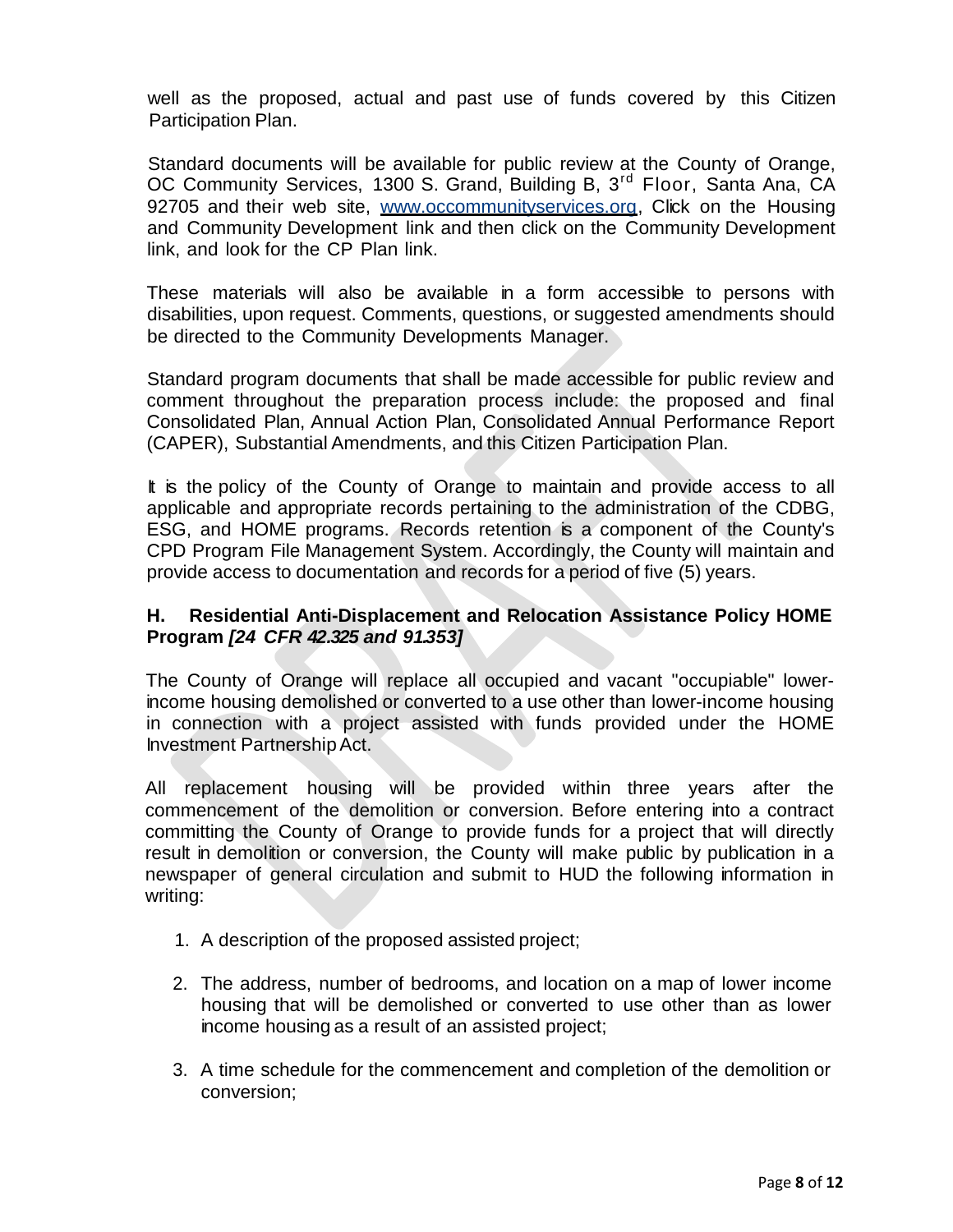- 4. To the extent known, the address, number of bedrooms, and location on a map of the replacement housing that has been or will be provided.
- 5. The source of funding and a time schedule for the provision of the replacement housing;
- 6. The basis for concluding that the replacement housing will remain lower income housing for at least 45 years from the date of initial occupancy;
- 7. Information demonstrating that any proposed replacement of housing units with smaller dwelling units (e.g., a 2-bedroom units with two 1-bedroom units), or any proposed replacement of efficiency or single-room occupancy (SRO) units with units of a different size, is appropriate and consistent with the housing needs and priorities identified in the approved Consolidated Plan.

To the extent that the specific location of the replacement housing and other data in items 4 through 7 are not available at the time of general submission, the County of Orange will identify the general location of such housing on a map and complete the disclosure and submission requirements as soon as the specific data are available.

OC Community Services is responsible for tracking the replacement of lower income housing and ensuring that it is provided within the required period. The Owner/Developer will be responsible for providing relocation payments and other relocation assistance to any lower income person displaced by the demolition of any housing or the conversion of lower income housing to another use.

Consistent with the goals and objectives of activities assisted under the Act, the County of Orange will take the following steps where appropriate to minimize the direct and indirect displacement of persons from their homes:

- 1. Coordinate code enforcement with rehabilitation and housing assistance programs.
- 2. Stage rehabilitation of apartment units to allow tenants to remain in the building/complex during and after the rehabilitation, working with empty units first.
- 3. Require a relocation Plan to house persons who must be relocated temporarily during rehabilitation.
- 4. Adopt Notice of Funding Availability (NOFA) policies for Affordable Rental Housing displacement resulting from public investment in acquisition rehabilitation to 20% or less per project.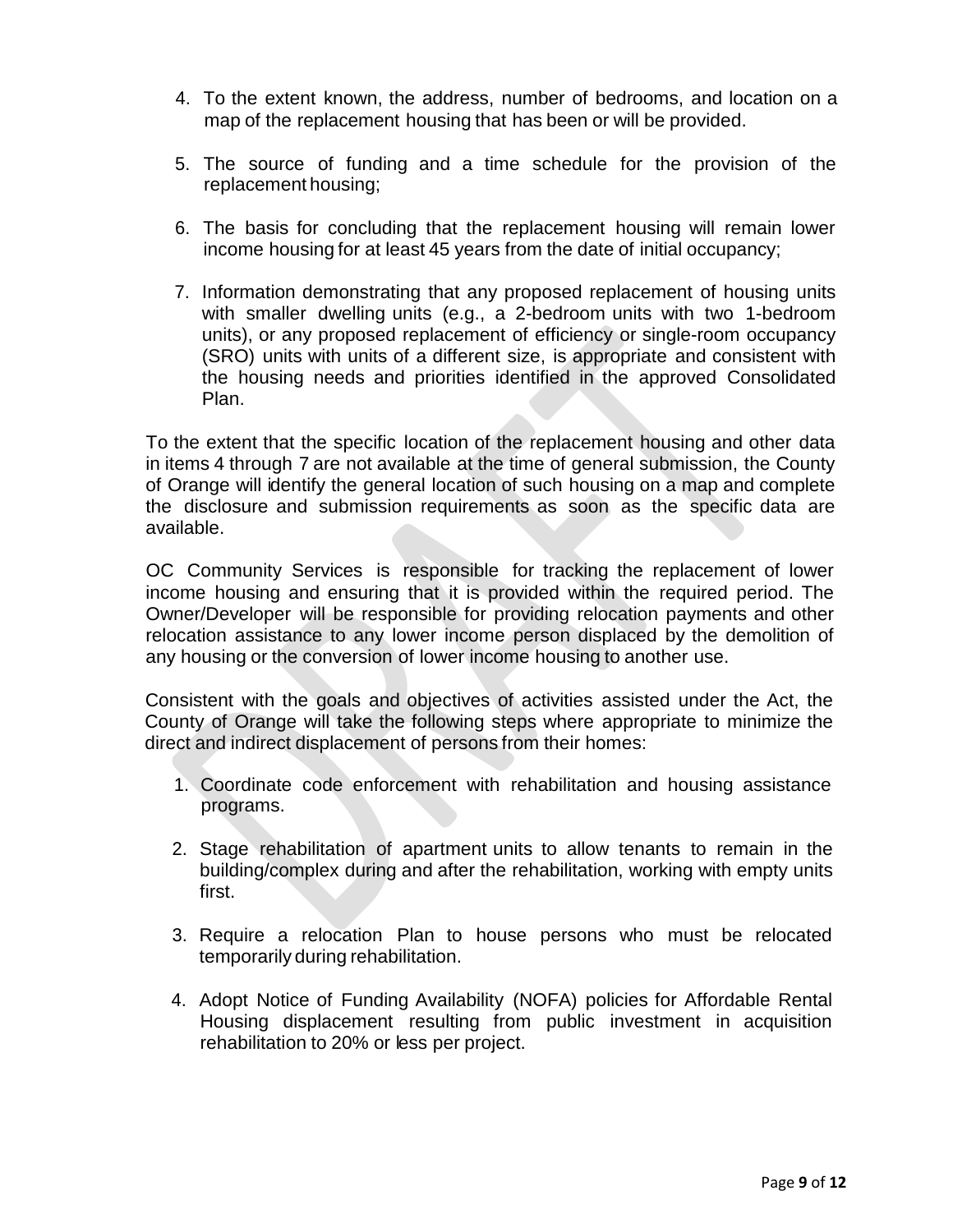# **I. Performance Reports**

Each fiscal year the County is required to prepare and submit a Consolidated Annual Performance and Evaluation Report (CAPER) to HUD for the previous program year. The information compiled in this document is necessary to assess the progress on funding received by the County, participating cities, non-profits, and other agencies or organizations. Data gathered in the compilation of the annual report will be used to supply information to HUD and the public on the accomplishments and services provided. The information will include the number of people served, ethnicity, income category, objective and outcome, and type of service received, as well as the current status on housing, public facilities and improvements, and other projects. The information is also used to determine future funding considerations.

The CAPER requires a 15-day public notice and is published in newspaper's of general circulation in English, Spanish and Vietnamese so that Citizens will be provided reasonable notice to review and present comments on performance reports. A copy of the CAPER will be available at QC Community Services website: www.occommunityservices.org. Click on the Housing and Community Development link and then click on the Community Development link, and look for the CAPER link.

Citizen's comments or views received in writing or orally at the public hearing will be considered. A summary of the comments or views shall be attached to the performance report. The CAPER shall be submitted to HUD within ninety (90) days after the end of the program year and prior to September 30 of each year. Final reporting documents will also be made available to any interested parties upon request.

### **J. Technical Assistance**

Technical assistance is made available as necessary to groups and organizations representing persons of low and moderate-income that request such assistance in developing proposals for funding assistance under the Consolidated Plan.

Prior to the release of the Request for Proposals, OC Community Services makes technical assistance available to current and potential activity sponsors through the Program Managers who are the main source of information on CPD programs and the application process. Program Managers provide assistance at community meetings. Although the Program Managers are the primary contact to the communities and service providers, all OC Community Services resources will be madeavailable.

### **K. Complaints**

Residents or other interested parties may submit complaints to the County in relation to administration of the CPD-funded programs. Complaints may be made via telephone or in writing to: OC Community Services, 1300 S. Grand, Bldg. B, Santa Ana, CA 92705. The complaining party should state the nature of the complaint, what prior efforts have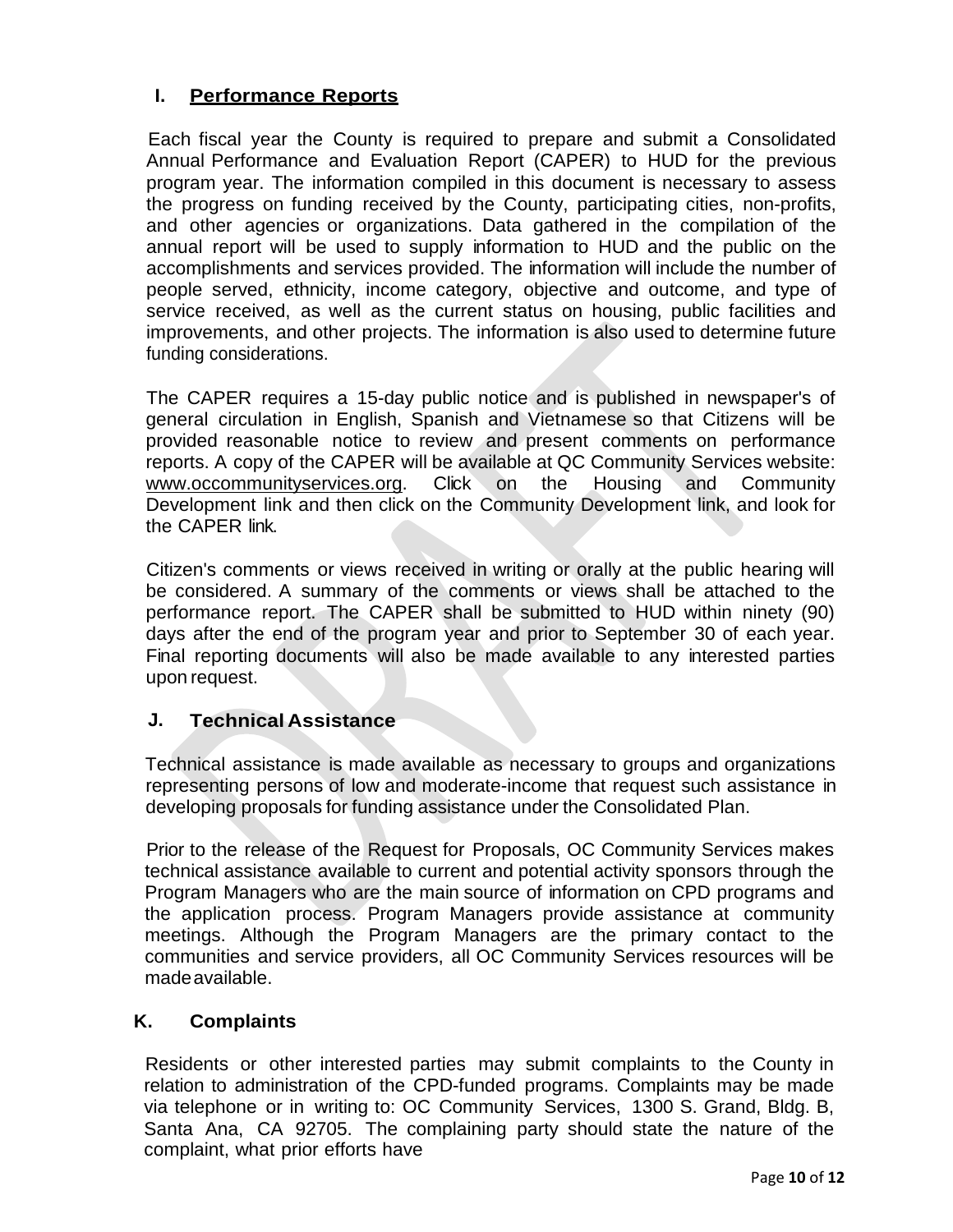been made to resolve the problem and any other pertinent information that would help staff determine a solution. All complaints will receive careful consideration and a timely, substantive response will be provided within ten (10) working days.

# **Ill. MONITORING AND EVALUATION**

In accordance with HUD CPD program regulations, the County continually monitors all CPD-funded sub-recipients and their activities. The County's CPD Program Monitoring Policies were developed and adopted in April 2006, through Administrative Program Notice 2006.01, to ensure compliance with 24 CFR 570.502 (CDBG), 24 CFR 576.61 (ESG), and *24 CFR Part 85.40 (a).*

HUD regulation *24 CFR Part 85.40 (a)* provides for the general program monitoring responsibilities of the County in the administration of the HUD-funded CPD programs.

Grantees are responsible for managing the day-to-day operations of grant and sub grant supported activities. Grantees must monitor grant and sub grant supported activities to assure compliance with applicable Federal requirements and that performance goals are being achieved. Grantee monitoring must cover each program, function, or activity.

### **IV. DEFINITIONS**

**Annual Action Plan (AAP):** This document updates the Consolidated Plan on an annual basis and allocates one year's funding (entitlement and program income) to specific projects and activities for the CDBG, ESG, and HOME programs.

**CAPER (Consolidated Annual Performance Evaluation Report):** This document reports on the progress made in carrying out the Consolidated Plan and One-Year Action Plan. The Agency prepares the report annually in accordance with 24 CFR Part 91.

**CDBG:** Community Development Block Grant, a HUD grant which provides for a variety of community development programs that benefit low and moderate-income persons.

**Community Planning and Development (CPD):** The office of Community Planning and Development (CPD), at HUD, oversees the CDBG, HOME and ESG programs and seeks to develop viable communities by promoting integrated approaches that provide decent housing, a suitable living environment, and expand economic means toward this end is the development of partnerships among all levels of government and the private sector, including for-profit and non-profit organizations.

**Consolidated Plan:** This document is submitted to HUD and serves as the planning documents of the jurisdiction and application for funding CDBG, ESG, and HOME. The document is developed in accordance with 24 CFR Part 91 and sets forth the priorities and strategies of the programs for a five-year period.